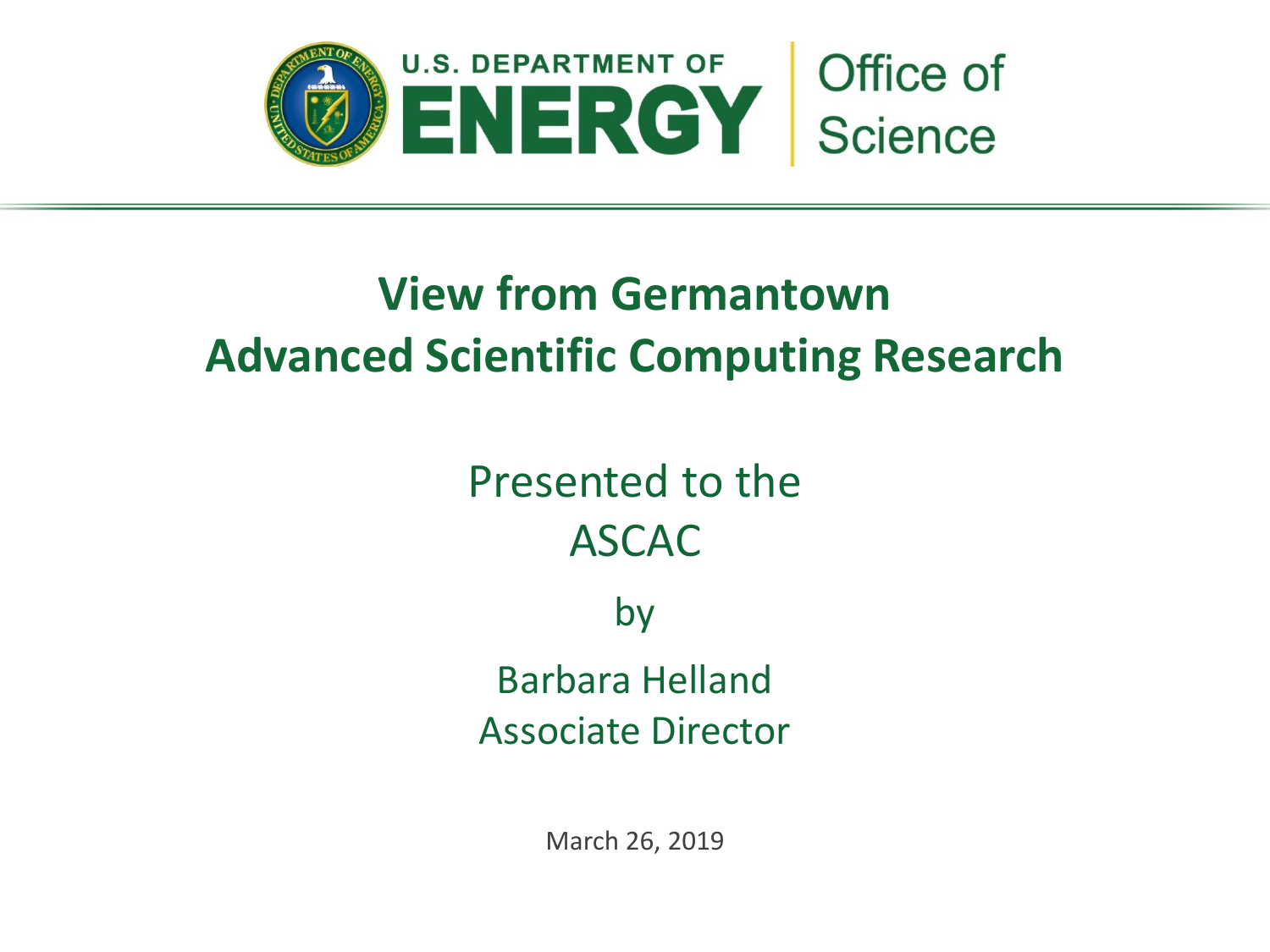### **ASCR FY 2019 Enacted in thousand**

|                                                                    | FY 2018         | FY 2019             |           |
|--------------------------------------------------------------------|-----------------|---------------------|-----------|
|                                                                    | Enacted Approp. | President's Request | Enacted   |
| <b>Mathematical, Computational, and Computer Sciences Research</b> |                 |                     |           |
| <b>Applied Mathematics</b>                                         | 30,104          | 40,316              | 28,206    |
| <b>Computer Science</b>                                            | 29,508          | 38,296              | 22,000    |
| <b>Computational Partnership</b>                                   | 49,910          | 62,667              | 75,667    |
| Artificial Intelligence and Big Data (Non Add)                     | (3.500)         | ()                  | (13,000)  |
| SBIR/STTR                                                          | 4,301           | 5,352               | 4,768     |
| Total, Mathematical, Computational, and Computer Sciences Research | 117,823         | 146,631             | 130,641   |
| <b>High Performance Computing and Network Facilities</b>           |                 |                     |           |
| High Performance Production Computing (NERSC)                      | 94,000          | 80,000              | 104,000   |
| Leadership Computing Facility at ANL (ALCF)                        | 110,000         | 140,000             | 140,000   |
| Exascale                                                           | ()              | (100,000)           | (140,000) |
| Leadership Computing Facility at ORNL (OLCF)                       | 162,500         | 200,000             | 199,000   |
| Exascale                                                           | (62, 500)       | (100,000)           | (100,000) |
| Total, Leadership Computing Facilities                             | 272,500         | 340,000             | 339,000   |
| Research and Evaluation Prototypes                                 | 24,260          | 24,452              | 24,452    |
| High Performance Network Facilities and Testbeds (ESnet)           | 79,000          | 56,435              | 84,000    |
| SBIR/STTR                                                          | 17,417          | 18,786              | 20,701    |
| <b>Total, High Performance Computing and Network Facilities</b>    | 487,177         | 519,673             | 572,153   |
| <b>Exascale Computing</b>                                          |                 |                     |           |
| 17-SC-20 Office of Science Exascale Computing Project (SC-ECP)     | 205,000         | 232,706             | 232,706   |
| <b>Total, Advanced Scientific Computing Research</b>               | 647,000         | 899,010             | 935,500   |

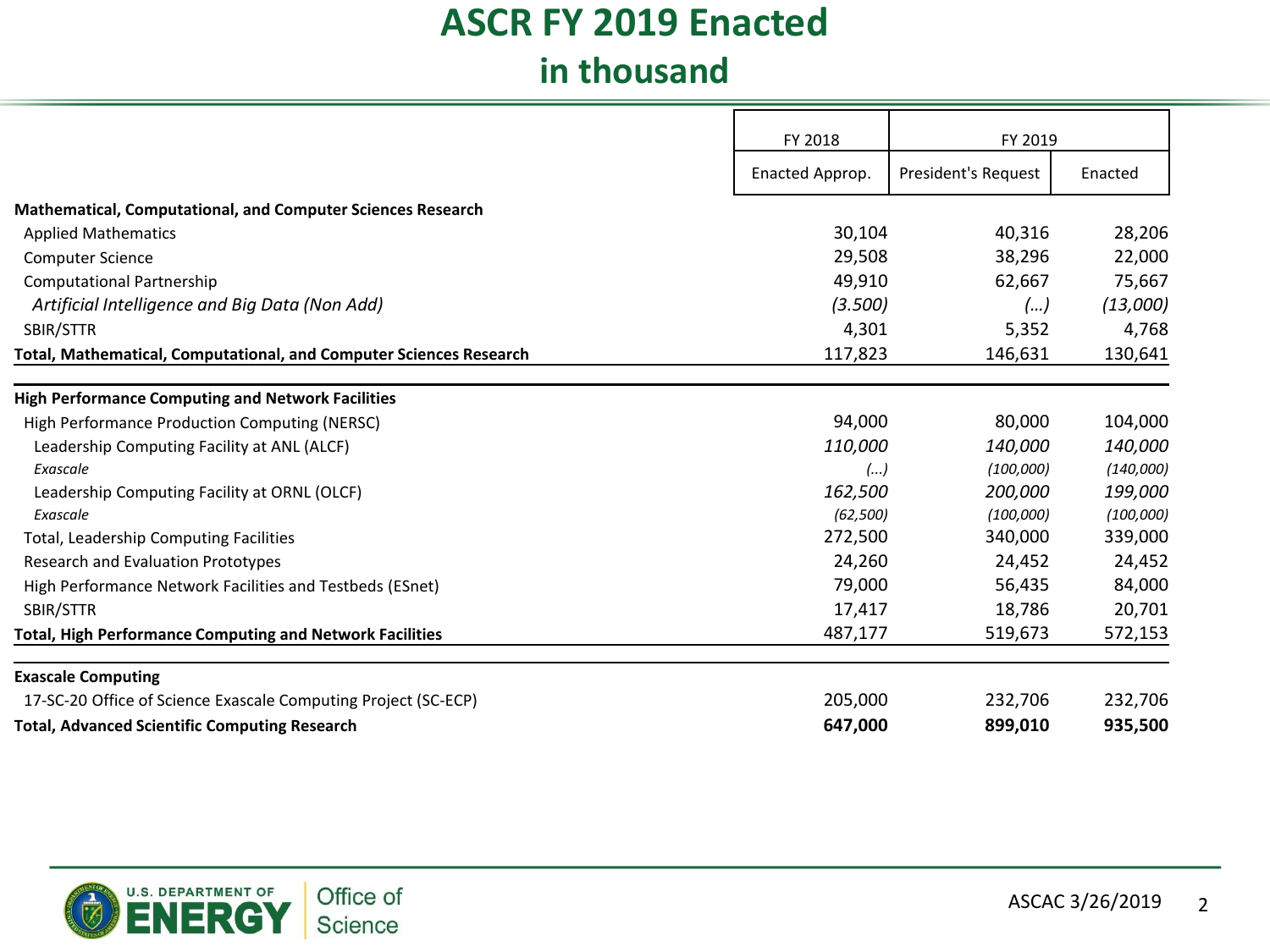### **Advanced Scientific Computing Research** *(ASCR: FY 2018 \$810M; FY 2019 \$935.5M)*  FY 2018 Enacted Highlights

- Expanded QIS efforts with additional investments in Quantum Testbed Pathfinder and initiation of 2 new programs:
	- Quantum Computing Application Teams (QCATs): interdisciplinary teams of QIS experts, applied mathematicians, and computer scientists with expanded focus on algorithms, software stack and verification & validation methods. Two teams led by ORNL and SNL were funded.
	- Quantum Testbeds for Science: these quantum computing testbed laboratories will provide external researchers with access to novel, early-stage quantum computing resources not available through other means. A trapped ion testbed was funded at SNL and a superconducting qubit testbed was funded at LBNL.
- Funded two additional Mathematical Multifaceted Integrated Capability Centers (MMICC) to address fundamental mathematical challenges within the DOE mission that require new integrated efforts; the FY 2017 MMICC call for proposals was limited to National Laboratories.
- Funded four new Scientific Data Management, Analysis, and Visualization projects and an Artificial Intelligence and Machine learning project, titled *Co-design for Artificial Intelligence coupled with computing at scale for extremely large, complex datasets*, to advance DOE's capabilities in cognitive computing – coupling Artificial Intelligence and computing at scale.
- Increased funding that permitted the Exascale Computing Project (ECP) to fully fund four of the five seed projects ASCR was supporting and to initiate a co-design center focused on Artificial Intelligence. The software technology integration activity developed software development kits to promote use of their software by the facilities and larger computing community. ECP also fully funded proposed vendor milestones in the Hardware Integration activity and completed initial engagement plans with the ASCR facilities.

#### **Facility Operations:**

• Facilities operated at over 97% of scheduled availability

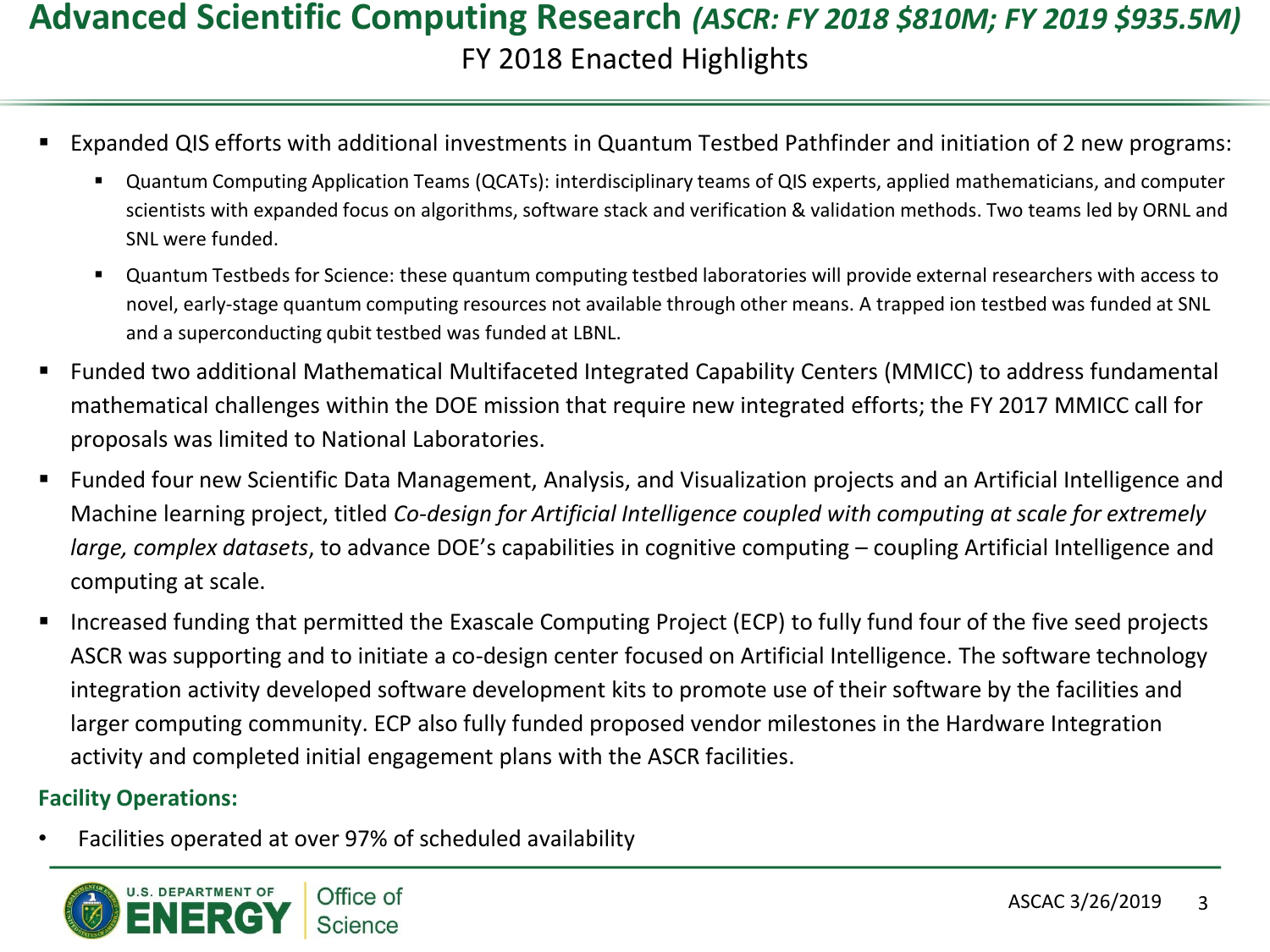### **ASCR Facilities Project Update**



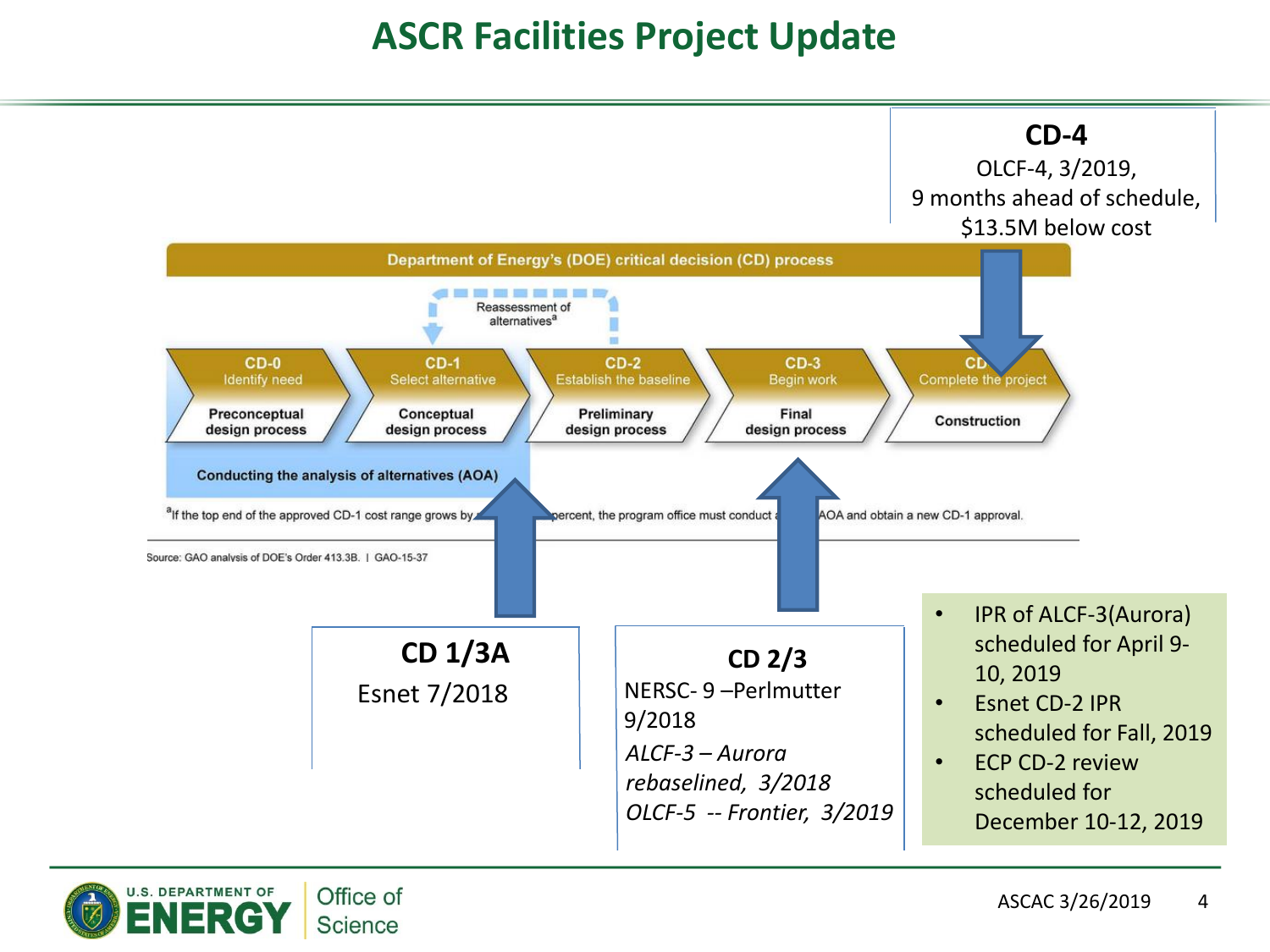### **Advanced Scientific Computing Research** FY 2019 Appropriation Enables

### **Research**

#### **Proposed funding opportunity announcements**

- Quantum algorithms and other crosscutting quantum technologies
- Quantum networking
- Scientific Machine Learning and Uncertainty quantification High Risk, High Reward
- Artificial Intelligence, Machine Learning and Data Analytics CoDesign

## **Facilities**

– Maintain facility operations at >95%, operating Cori at NERSC, Summit and Titan (9 months) at OLCF and Theta and Mira at ALCF

## **Project funding supports**

- Larger power upgrade at NERSC
- Long lead time procurements for Esnet-6 in preparation for CD-2/CD-3 in Fall, 2019
- Exascale upgrades at the ALCf and OLCF
- ECP
	- Fund last Path forward milestones with Vendors
	- Release Software Development Kits for use by Facilities and larger community
	- Continue testing application and system software on pre-exascale systems at DOE facilities

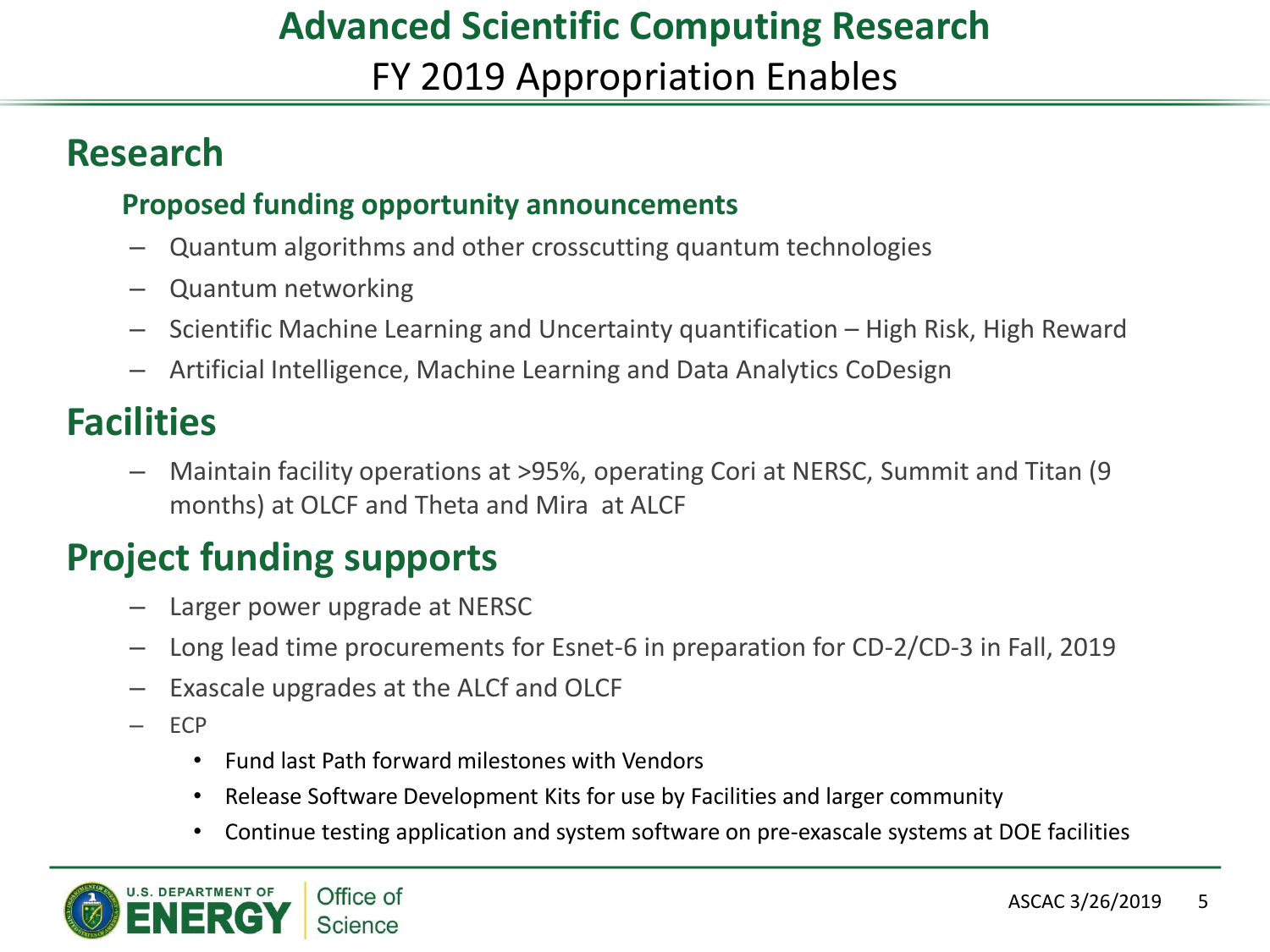## **FY 2020 President's Budget Priorities**

# **FY 2018 Enacted: \$6.260B FY 2019 Enacted: \$6.585B FY 2020 President's Request: \$5.546B**

### **Priorities:**

- Continue operations of all the national laboratories
- Focus on the development of foundational Artificial Intelligence (AI) and Machine Learning (ML) capabilities
- Continue exascale computing research for delivery in FY 2021
- Expand quantum computing and quantum information science efforts
- Provide sufficient funding to ensure robust cybersecurity program
- Focus on cutting edge, early stage research and development
- Maintain interagency and international partnerships

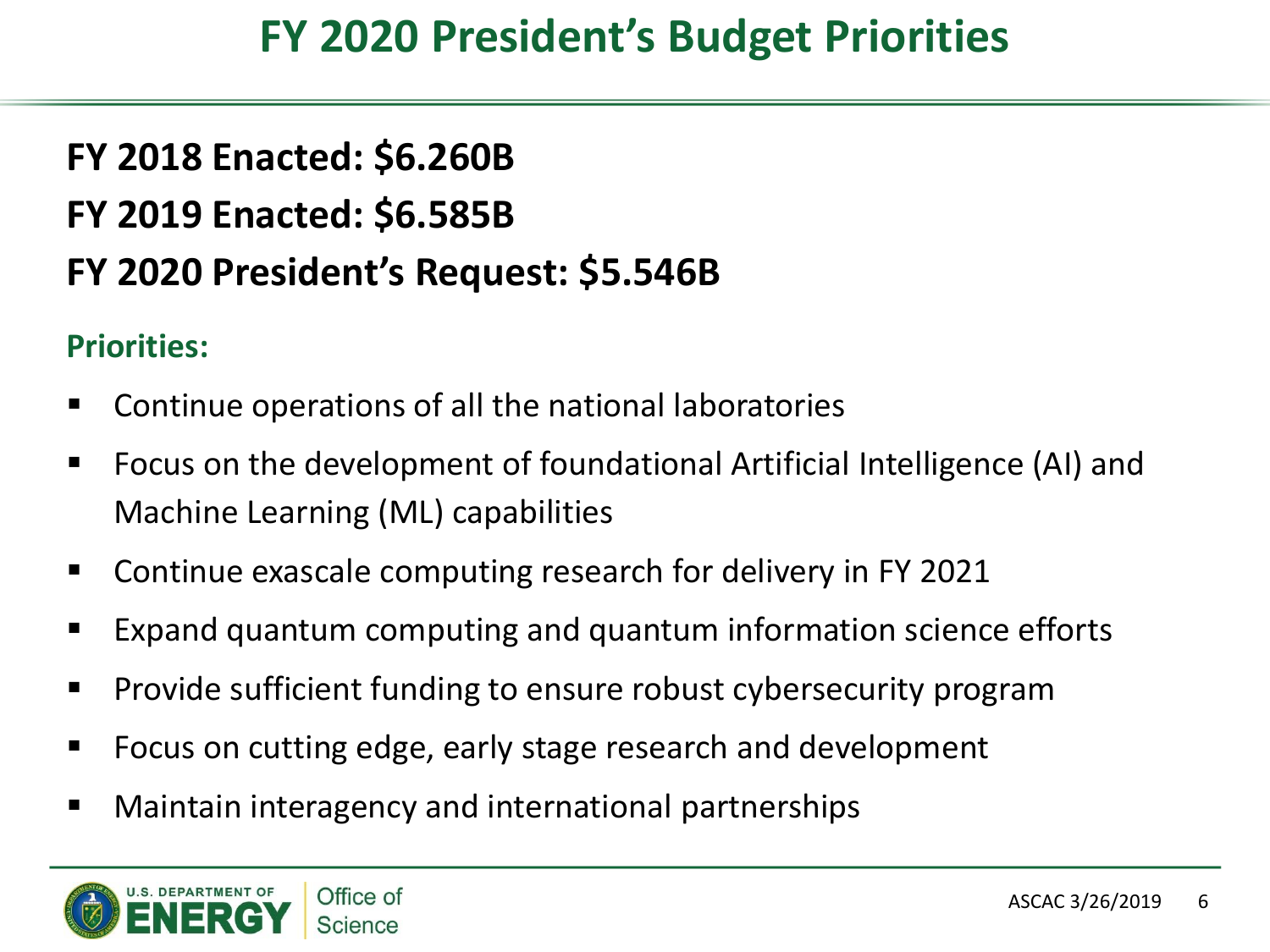## **FY 2020 Priority #1 Research Initiatives**

- Machine Learning/Artificial Intelligence
- Bio (security, materials, manufacturing)
- Quantum Information Science includes quantum sensing, computing, networking, and isotope production
- **Exascale Computing**
- **Nicroelectronics Innovation**
- National Isotopes Strategy
- U.S. Fusion Program Acceleration

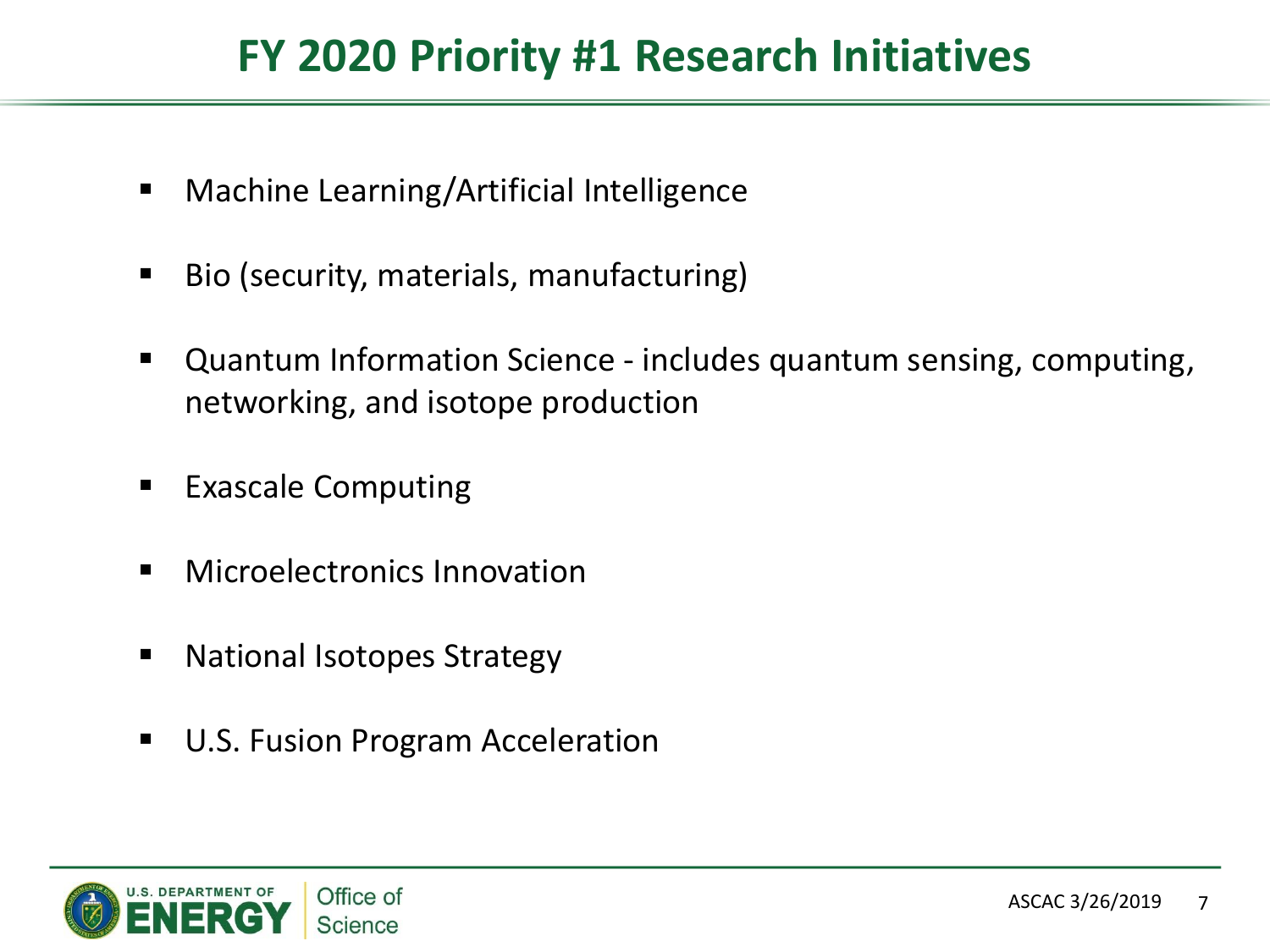## **FY 2020 Priority #1 Research Initiatives**

Dollars in Thousands

| <b>Research Initiative</b>                    | <b>ASCR</b> | <b>BES</b> | <b>BER</b> | <b>FES</b> | <b>HEP</b> | <b>NP</b> | <b>Total</b> |
|-----------------------------------------------|-------------|------------|------------|------------|------------|-----------|--------------|
| Machine Learning / Artificial Intelligence    | 36,000      | 10,000     | 3,000      | 7,000      | 15,000     |           | 71,000       |
| Biosecurity                                   |             |            | 20,000     |            |            |           | 20,000       |
| Quantum Information Science                   | 51,161      | 52,503     | 12,000     | 7,520      | 38,308     | 7,000     | 168,492      |
| <b>Exascale Computing</b>                     | 463,735     | 26,000     | 10,000     |            |            |           | 499,735      |
| <b>IMicroelectronics</b>                      |             | 25,000     |            |            |            |           | 25,000       |
| <b>Isotope Development and Production for</b> |             |            |            |            |            |           |              |
| <b>Research and Applications</b>              |             |            |            |            |            | 47,500    | 47,500       |
| U.S. Fusion Program Acceleration              |             |            |            | 4,000      |            |           | 4,000        |
| <b>Total</b>                                  | 550,896     | 113,503    | 45,000     | 18,520     | 53,308     | 54,500    | 835,727      |

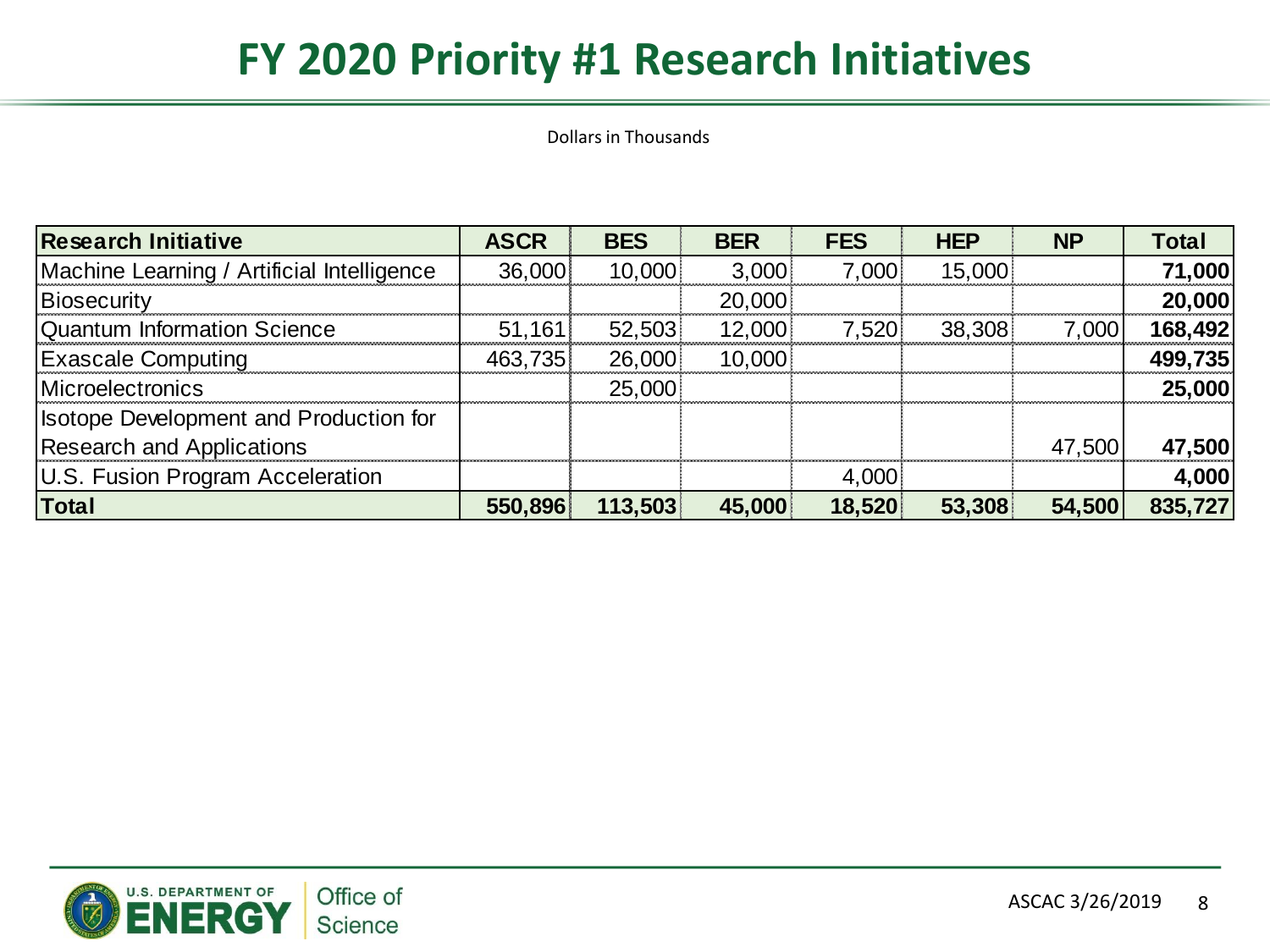# **Advanced Scientific Computing Research**

Computational and networking capabilities and tools to extent the frontiers of science and technology

- **Exascale:** The FY 2020 Request fully supports ASCR's commitment to the Exascale Computing Project (ECP), in partnership with NNSA. The FY 2020 Request also supports additional facility investments at the ALCF and OLCF to deploy at least one exascale system in the calendar year 2021-2022 timeframe.
- **Facilities:** The FY 2020 Request maintains facility operations and supports the ESNET-6 upgrade, and final site preparations for the NERSC-9 upgrade.
- **Computational Partnerships:** The FY 2020 Request continues support for SciDAC partnerships and institutes, and partnerships in "beyond Moore's law" applications such as quantum information systems, artificial intelligence, and data intensive science.
- **Applied Mathematics research** continues to provide the fundamental building blocks (algorithms, mathematical models, and methods) for describing complex physical systems computationally. Increase in FY 2020 requested to provide vital investments in fundamental research in artificial intelligence (AI)/machine learning (ML) and other ML activities based on Priority Research Needs identified at the Basic Research Needs Workshop on Scientific Machine Learning (SciML) (1/2018)
- **Computer Science** increase supports: development of adaptive software tools based on AI/ML techniques for future extremely heterogeneous HPC and to meet data-intensive science challenges, the collaboration and workflow tools to support the increasing data needs of the DOE scientific user facilities, and continues research into quantum networking.
- **Research and Evaluation Prototypes** continues to explore technologies "beyond Moore's law," increasing investments in quantum testbeds and Centers in support of the National Quantum Initiative in partnership with BES and HEP.
- **The Computational Sciences Graduate Fellowship** is funded at \$10,000K.







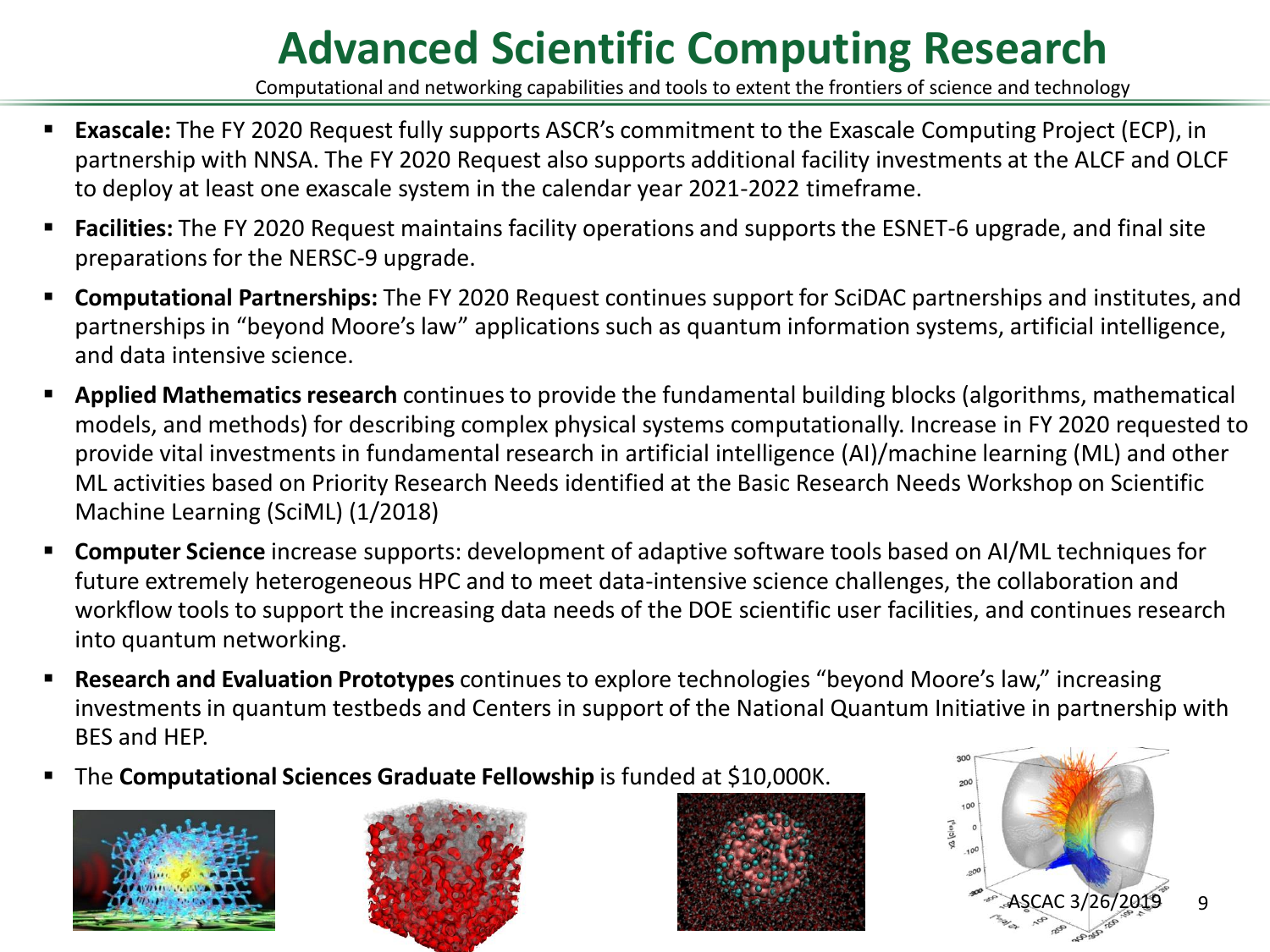## **ASCR FY 2020 President's Request**

*(Dollars in thousands)*

|                                                                    | FY 2018 |         | FY 2019 | FY 2020 Request |                 |          |
|--------------------------------------------------------------------|---------|---------|---------|-----------------|-----------------|----------|
|                                                                    | Enacted | Current | Enacted | President's     | Request vs.     |          |
|                                                                    | Approp. | Approp. | Approp. | Request         | FY 2019 Enacted |          |
| Mathematical, Computational, and Computer Sciences Research        |         |         |         |                 |                 |          |
| Applied Mathematics                                                | 34,104  | 34,720  | 28,206  | 41,500          | $+13,294$       | $+47.1%$ |
| Computer Science                                                   | 29,508  | 27,342  | 22,000  | 38,700          | $+16,700$       | +75.9%   |
| Computational Partnerships (SciDAC)                                | 49,910  | 51,402  | 75,667  | 60,959          | $-14,708$       | $-19.4%$ |
| SBIR/STTR                                                          | 4,301   |         | 4,768   | 5,347           | $+579$          | $+12.1%$ |
| Total, Mathematical, Computational, and Computer Sciences Research | 117,823 | 113,464 | 130,641 | 146,506         | $+15,865$       | $+12.1%$ |
| <b>High Performance Computing and Network Facilities</b>           |         |         |         |                 |                 |          |
| High Performance Production Computing (NERSC)                      | 94,000  | 94,000  | 104,000 | 85,000          | $-19,000$       | $-18.3%$ |
| Leadership Computing Facilities                                    |         |         |         |                 |                 |          |
| Leadership Computing Facility at ANL (ALCF)                        | 110,000 | 110,000 | 140,000 | 150,000         | $+10,000$       | $+7.1%$  |
| Leadership Computing Facility at ORNL (OLCF)                       | 162,500 | 162,500 | 199,000 | 210,000         | $+11,000$       | $+5.5%$  |
| Total, Leadership Computing Facilities                             | 272,500 | 272,500 | 339,000 | 360,000         | $+21,000$       | $+6.2%$  |
| Research and Evaluation Prototypes                                 | 24,260  | 24,260  | 24,452  | 39,453          | $+15,001$       | $+61.3%$ |
| High Performance Network Facilities and Testbeds (ESnet)           | 79,000  | 79,000  | 84,000  | 80,000          | $-4,000$        | $-4.8%$  |
| SBIR/STTR                                                          | 17,417  |         | 20,701  | 21,194          | $+493$          | $+2.4%$  |
| <b>Total, High Performance Computing and Network Facilities</b>    | 487,177 | 469,760 | 572,153 | 585,647         | $+13,494$       | $+2.4%$  |
| <b>Subtotal, Advanced Scientific Computing Research</b>            | 605,000 | 583,224 | 702,794 | 732,153         | $+29,359$       | $+4.2%$  |
| <b>Exascale Computing</b>                                          |         |         |         |                 |                 |          |
| 17-SC-20, Office of Science Exascale Computing Project (SC-ECP)    | 205,000 | 205,000 | 232,706 | 188,735         | $-43,971$       | $-18.9%$ |
| <b>Total, Advanced Scientific Computing Research</b>               | 810,000 | 788,224 | 935,500 | 920,888         | $-14,612$       | $-1.6%$  |

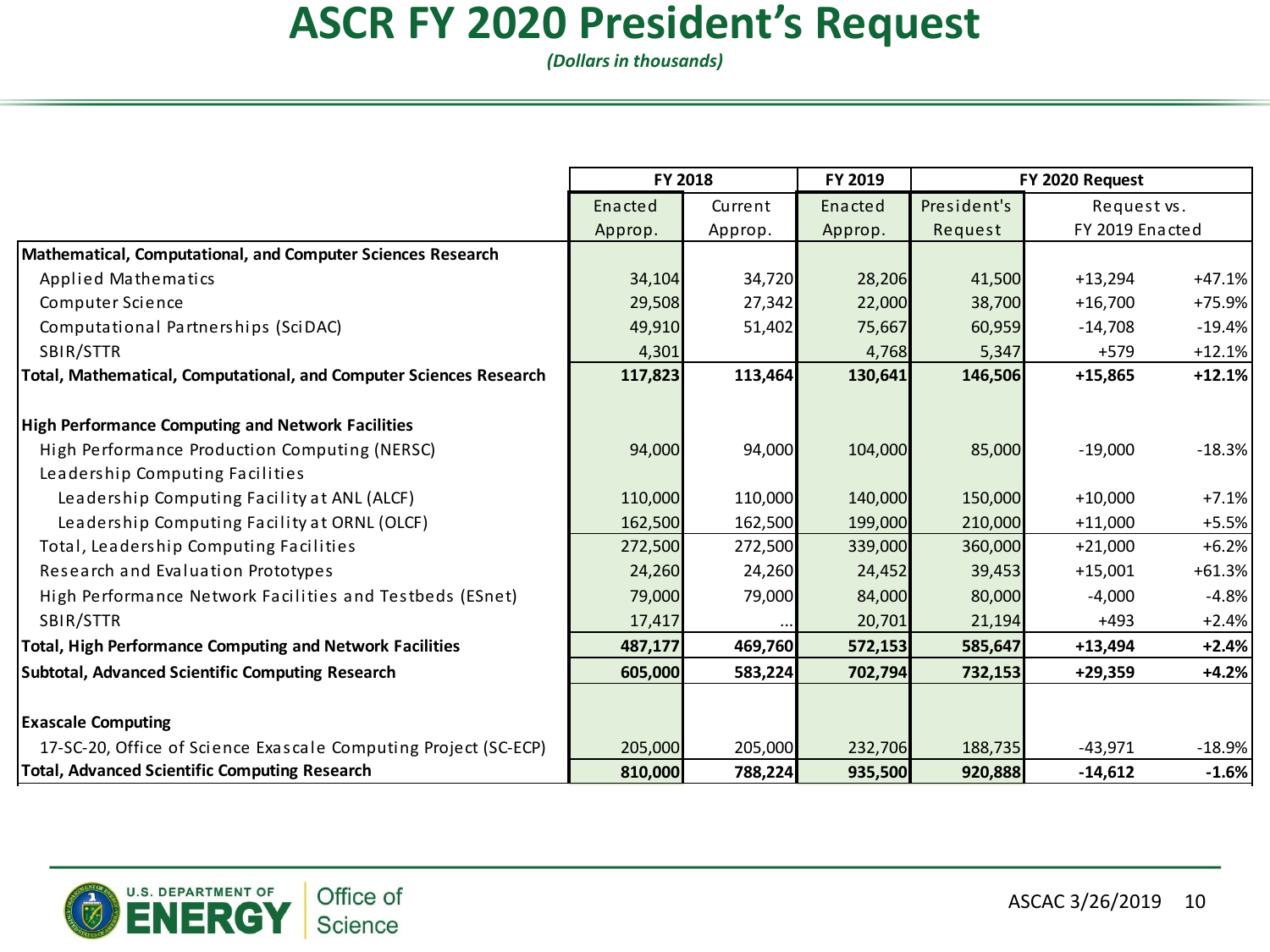#### **FY2020: President's request: \$36M**

To address the Administration's priority and the basic research needs in scientific machine learning and extremely heterogeneous systems in the FY2020 President's request, ASCR is investing in:

- Foundational research in machine learning and artificial intelligence to improve the reliability, robustness and interpretability of big data and AI technologies and to develop new algorithms, methods and software tools for extracting information from scientific and engineering data. (Applied Math)
- Co-design of a Distributed Computing Ecosystem (DCE), including vendor partnerships, and collaboration tools to ensure the seamless integration of Big Data with computing resources to support the large-scale computing and data requirements for machine learning; (Computer Science)
- Partnerships to broaden the applicability of AI and big data solutions across a broad range of DOE applications. (Computational Partnerships)

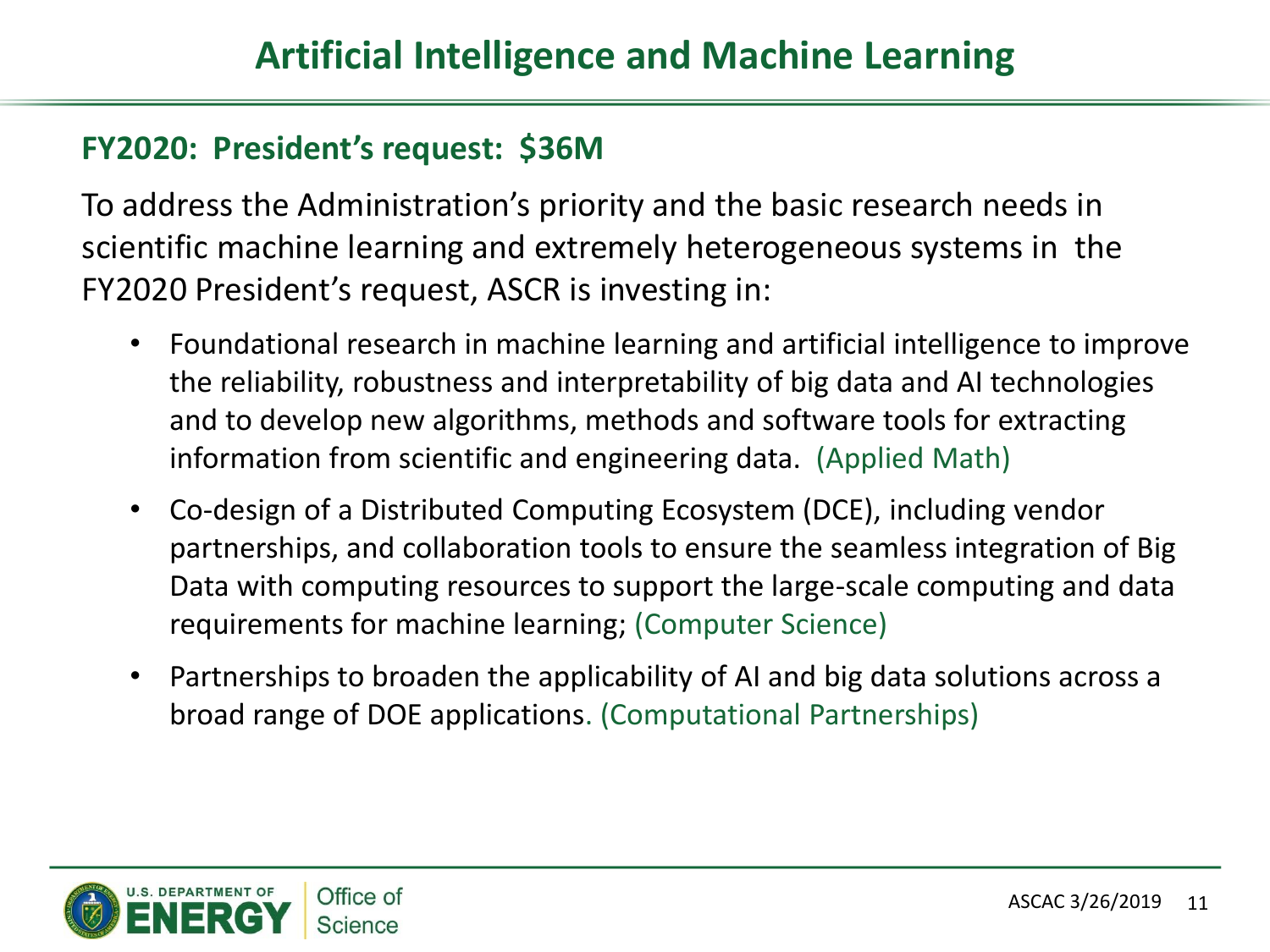- **National Quantum Initiative Act – Public Law 115-368, signed by President Trump 12/21/2018**
- **Established National Quantum Coordination Office and through the National Science and Technology Council a Subcommittee on Quantum Information Science**
- **DOE roles**
	- Provide support for National Quantum Coordination Office
	- Serve as co-chair on QIS Subcommittee
	- Leverage the collective body of knowledge from existing quantum information science research
	- Provide research and training for additional undergraduate and student students in QIS
	- Establish at least 2 but no more than 5 National Quantum Information Science Research Centers.

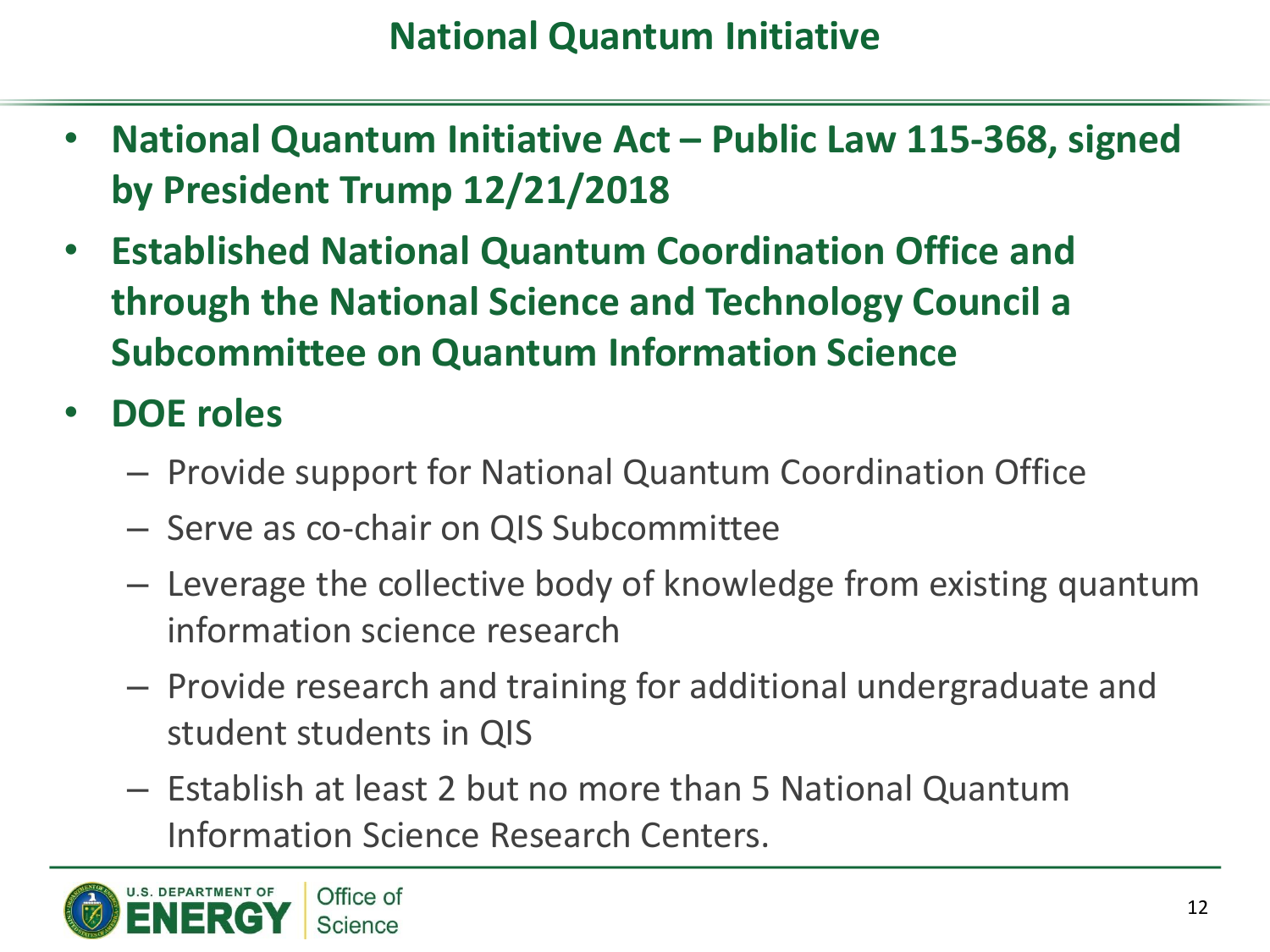# **Quantum Information Science (QIS) in ASCR**

• **FY 2020 President's Request: \$51.1M (Enacted Appropriations: FY2018 \$20.6M; FY 2019 \$33.7M )**

#### • **FY 2020 Objectives:**

- Continue the SC-wide Partnership program with a focus on interdisciplinary teams that tackle basic research needs in quantum computing, including advances required in quantum algorithms and software tools for applications targeting identified grand challenge problems and support for cross-cutting research themes.(Computational Partnerships)
- Expand the Quantum Networking program to develop robust and scalable theory, technologies, and communication software stack enabling wide-area distributed quantum information processing in support of open science. (Computer Science)
- Continue the Quantum Testbeds program to the develop of hardware testbeds that will be available to the research community and to provide decision support for future investments in quantum computing hardware. (Research and Evaluation Prototypes)
- **In support of the National Quantum Initiative, partner with BES and HEP to establish at least one QIS center.** (Research and Evaluation Prototypes)

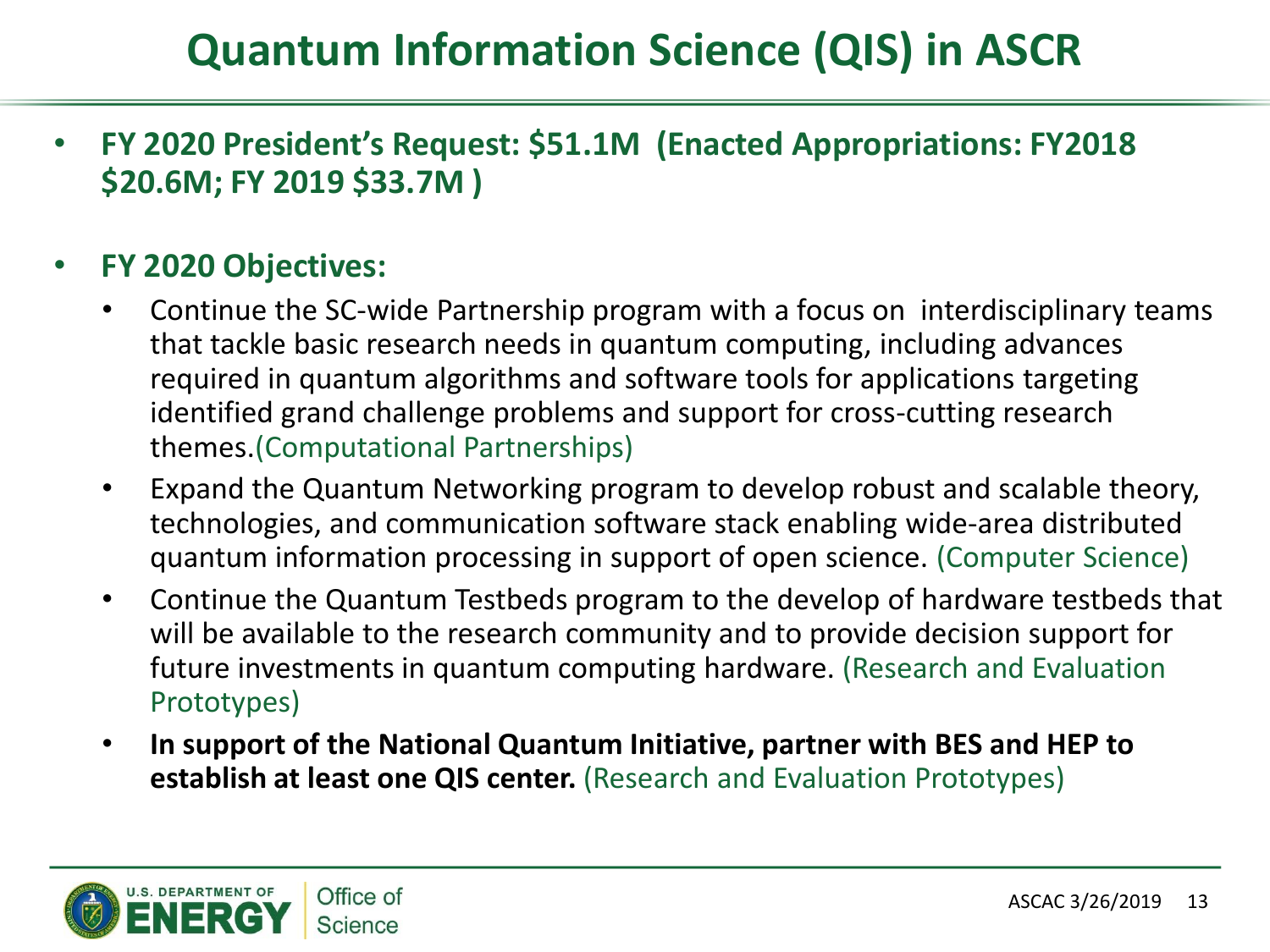### **ASCR's New Applied Mathematics Program Manager**



William Spotz BS, MS and PhD in Aerospace Engineering from the University of Texas at Austin

**Research Interests:** High-order accuracy numerical approximation methods, global atmosphere and climate modeling, linear and nonlinear solver techniques, multiphysics coupling techniques, graph algorithms, high-performance computing for high-level languages, uncertainty quantification, and performance portability.

Current Projects: Overseeing the implementation of new verification tests for the Energy Exascale Earth System Model (E3SM), starting with the atmospheric component; implementing advanced nonlinear solvers into a aerodynamics code; and collaborating with UTEP to implement [Trilinos](http://trilinos.sandia.gov/) solvers into MFiX, a multiphase flow solver.

#### Bill also did a tour of duty in ASCR from 2008-2010

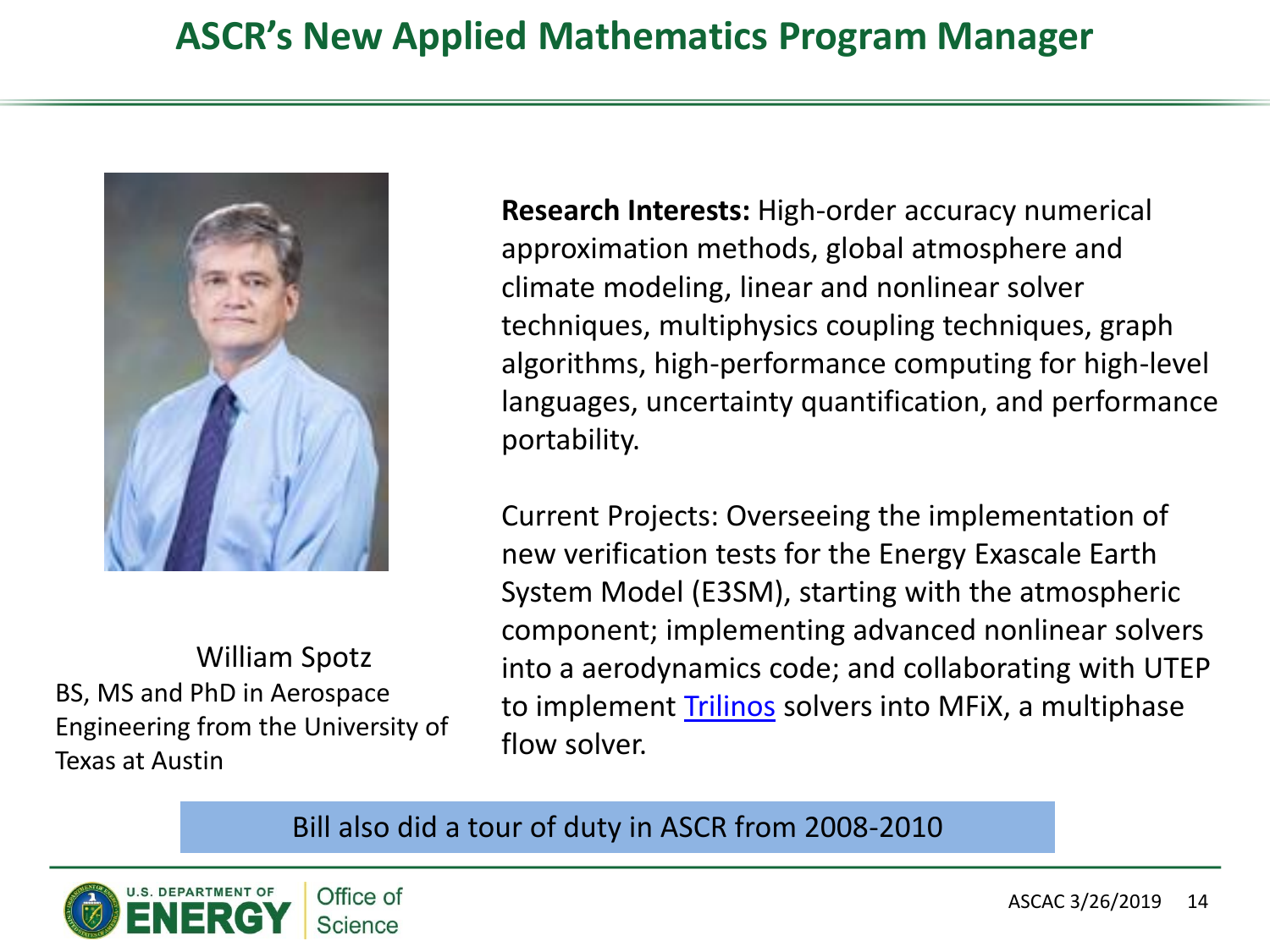## **Some ASCAC Agenda Details**

- **VIEW FROM WASHINGTON,** *Paul Dabbar, Under Secretary for Science*
- **INTERNATIONAL COLLABORATIONS IN SC PROGRAMS --** *Steve Binkley, Deputy Director of the Office of Science for Programs*
- **QUANTUM, AI, AND EXASCALE – ASCR-BES COLLABORATIONS** *– Harriet Kung, Associate Director for Basic Energy Science*
- **OVERVIEW OF THE AMERICAN AI INITIATIVE:** *Lynne Parker, Office of Science and Technology Policy*
- **SEXUAL HARASSMENT: CLIMATE, CULTURE, AND CONSEQUENCES IN ACADEMIA --** *Frazier Benya, the National Academies of Sciences, Engineering, and Medicine*
- **SSIO WORKSHOP UPDATE** *– Rob Ross, ANL*
- **QUANTUM NETWORKING WORKSHOP UPDATE,** *Nicholas Peters, ORNL*
- **UPDATE ON THE EXASCALE COMPUTING PROJECT –** *Terri Quinn and Lori Diachin, LLNL*
- **UPDATE ON CURRENT CHARGES**
	- *ASCR 40th Anniversary Impacts – Bruce Hendrickson, LLNL*
	- *Transitioning from Exascale project – Roscoe Giles, Boston University*
	- *Technologies from Beyond Moore's law – Vivek Sarkar, ASCAC*
- **OVERVIEW OF DATA SCIENCE EFFORTS AT THE ASCR FACILITIES –** *Elise Jennings, ANL; Debbie Bard, LBNL; Bonson Messer, ORNL; Bill Johnston, LBNL*
- **UPDATE FROM ASCR'S APPLIED MATH PROGRAM:** *Steven Lee, ASCR*

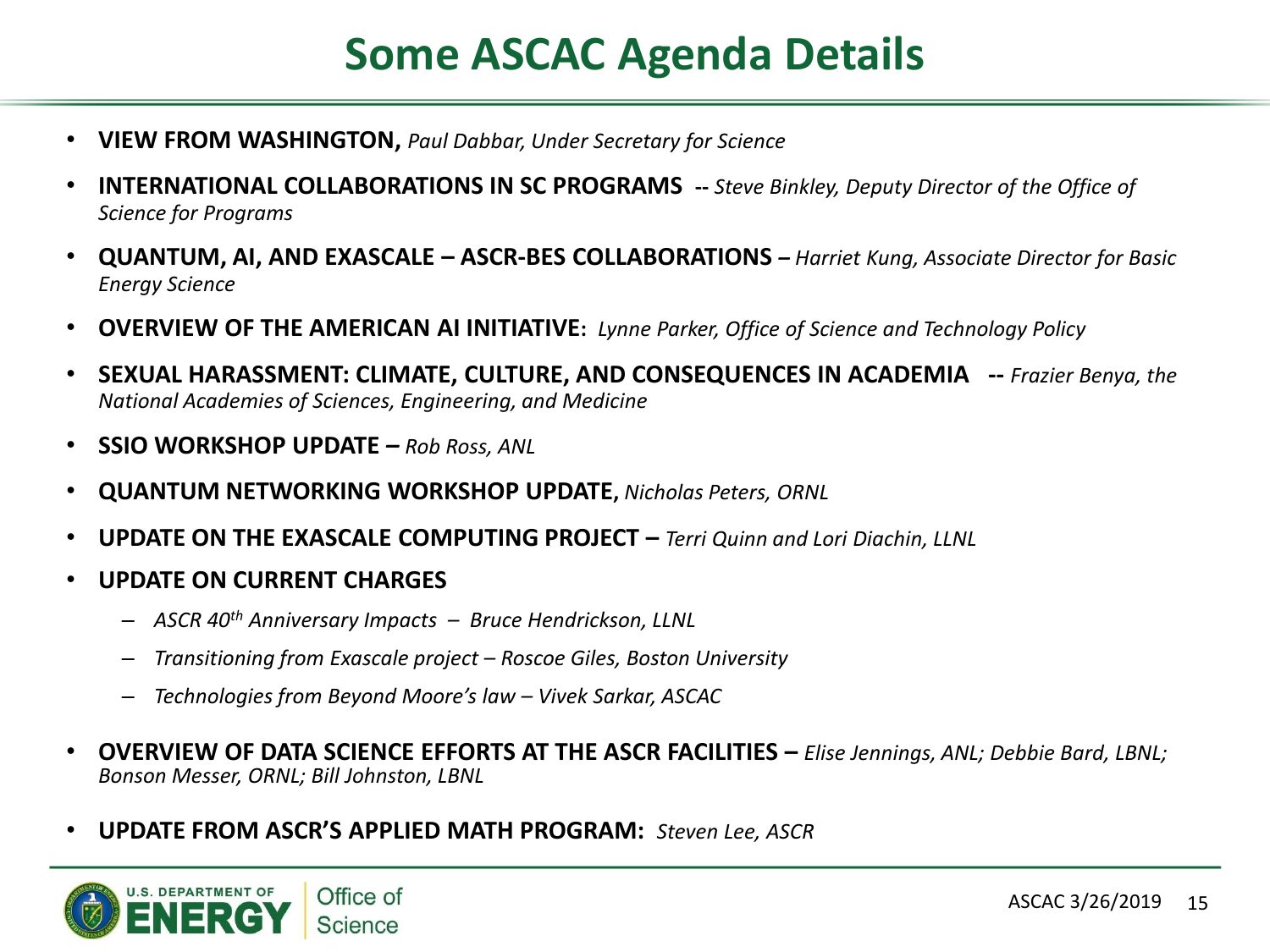### **Workshop Report Updates**



Report and/or Brochures posted at

https://science.energy.gov/ascr/community-resources/program-documents/

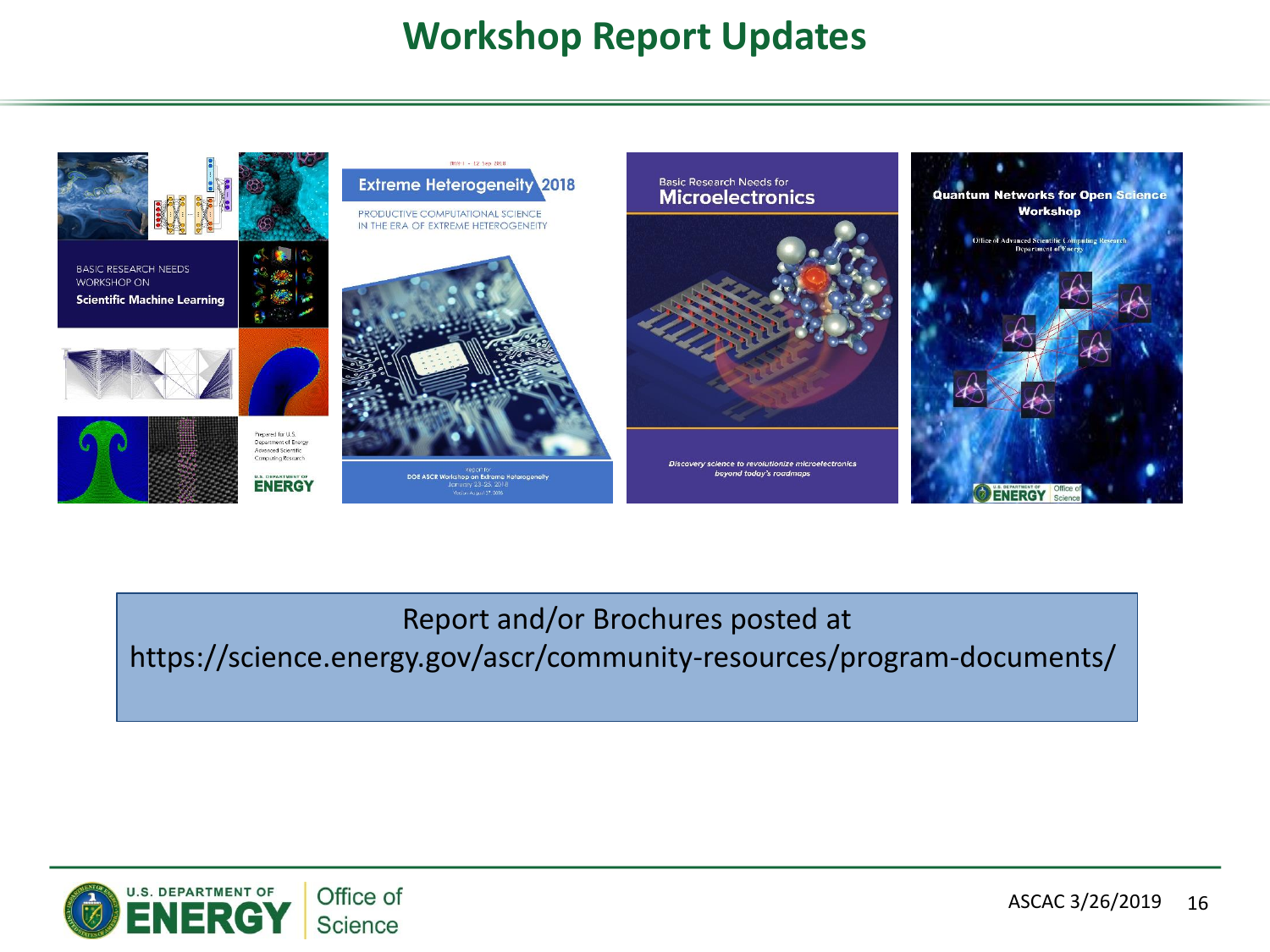### **ASCR Workshop on In Situ Data Management**

**January 28-29, 2019 POC: Laura Biven**

#### Priority Research Directions: Components and Capabilities Needed for Successful ISDM



Workshop brochure: <https://science.energy.gov/ascr/community-resources/program-documents/> Workshop report: to follow

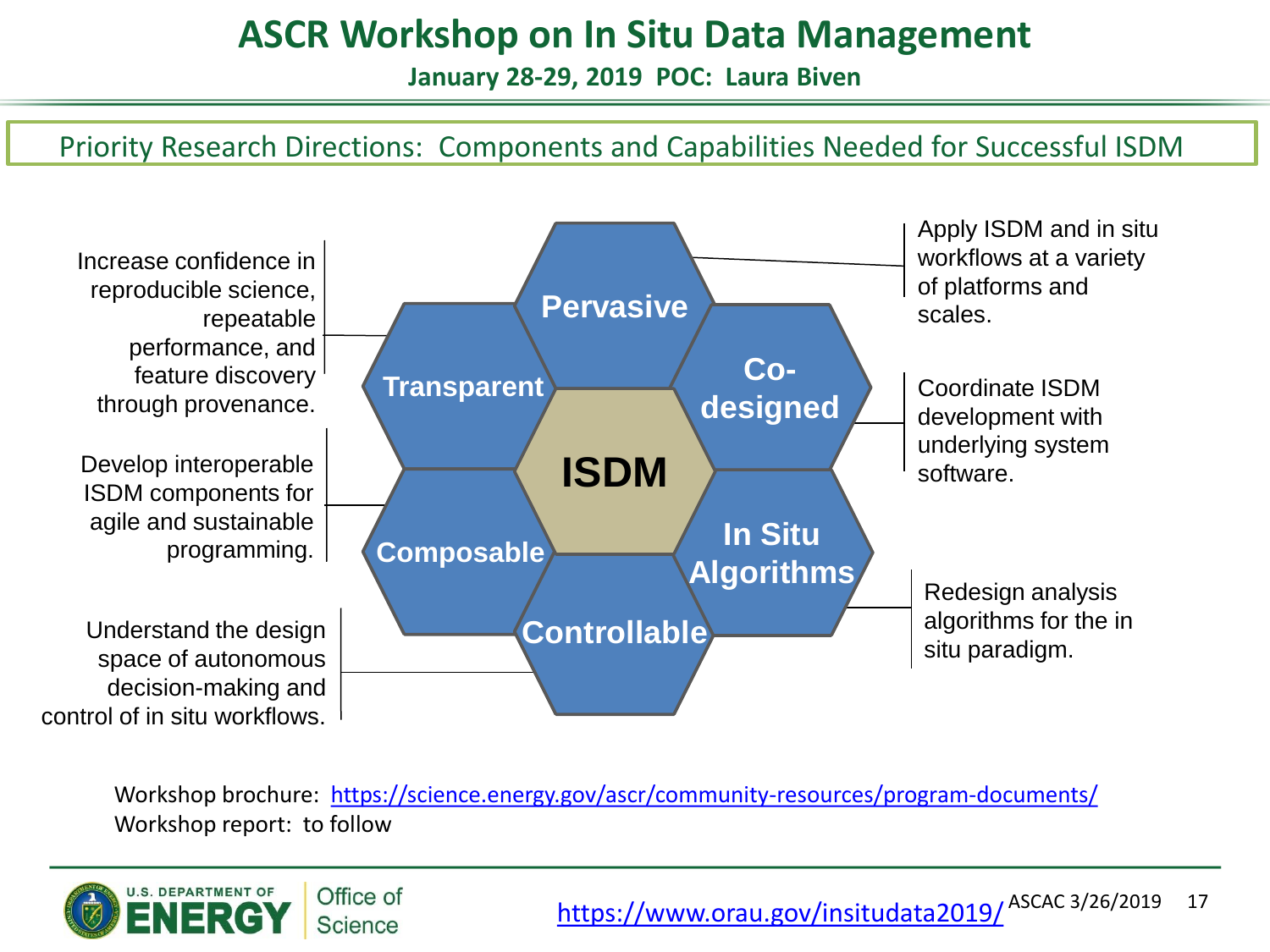- **Held January 31-February 1, 2019**
- **267 attendees with PIs and observers from all SC programs and observers from other Federal Agencies**
- **Plenary speakers included Jake Taylor, OSTP; John Preskill, Caltech; Irfan Siddiqi, LBNL; and David Awschalom, ANL/University of Chicago**
- **Topical Breakout Discussion sessions**
	- Quantum computing for application-specific research: Machine learning, data analysis, and related topics
	- Foundational quantum physics and information theory
	- Quantum qubits and computing platforms
	- Advanced synthesis and characterization tools (including validation)
	- Computer science and applied math challenges for quantum computing
	- Quantum sensors and detectors
	- Quantum computing for application-specific research: Chemistry, materials, variational techniques, field theories
	- Analog simulations and quantum simulation experiments
- **SC Program Office Breakout discussions**
- **Lightning round of Quantum Center Pitches**